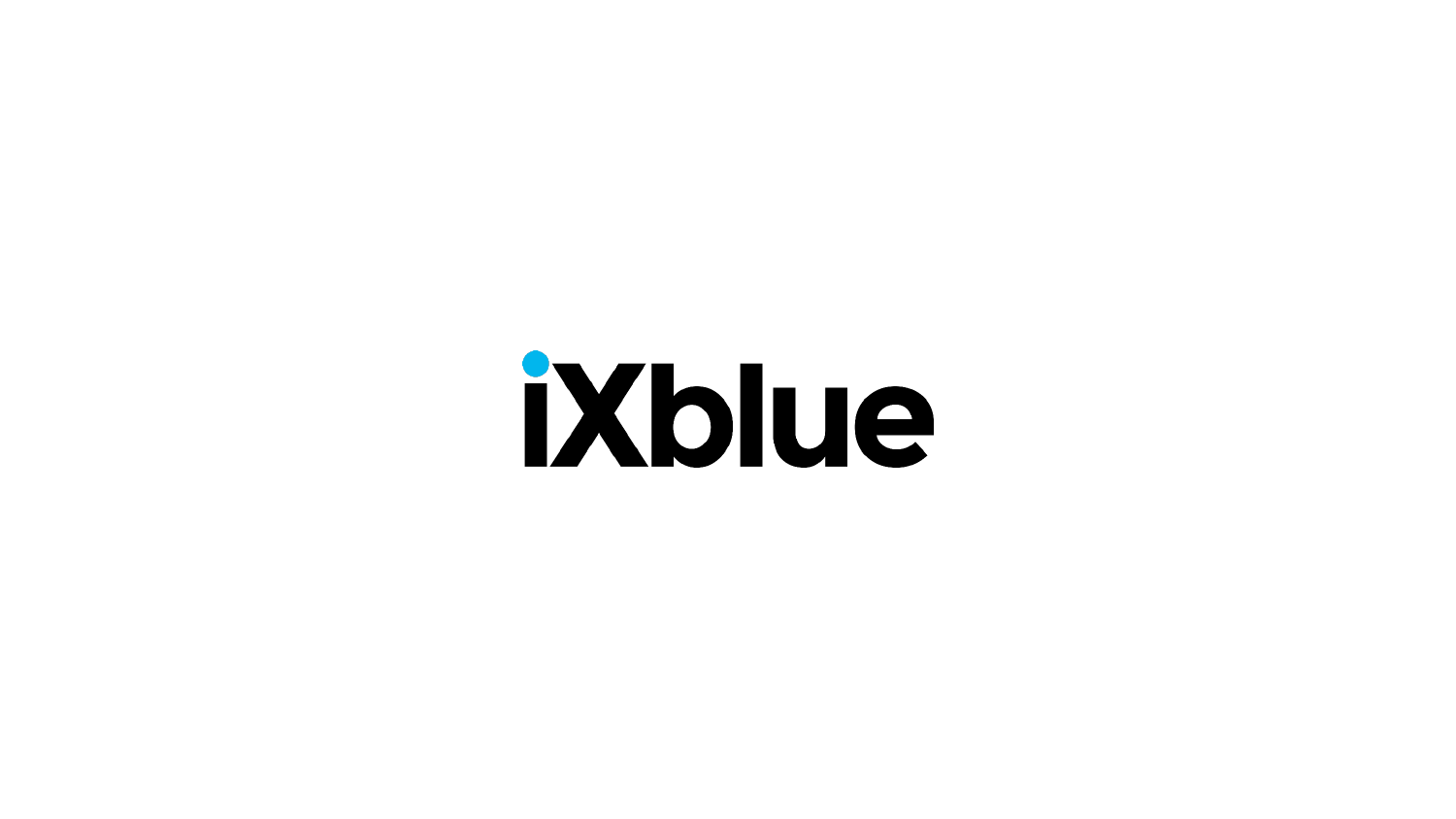

# •**Gyroscope**  •**PM Fibers** Cutting-edge fibers

**IXF-PMG-BC-1550-80-019(-LS)**

**2016-ed1.0**

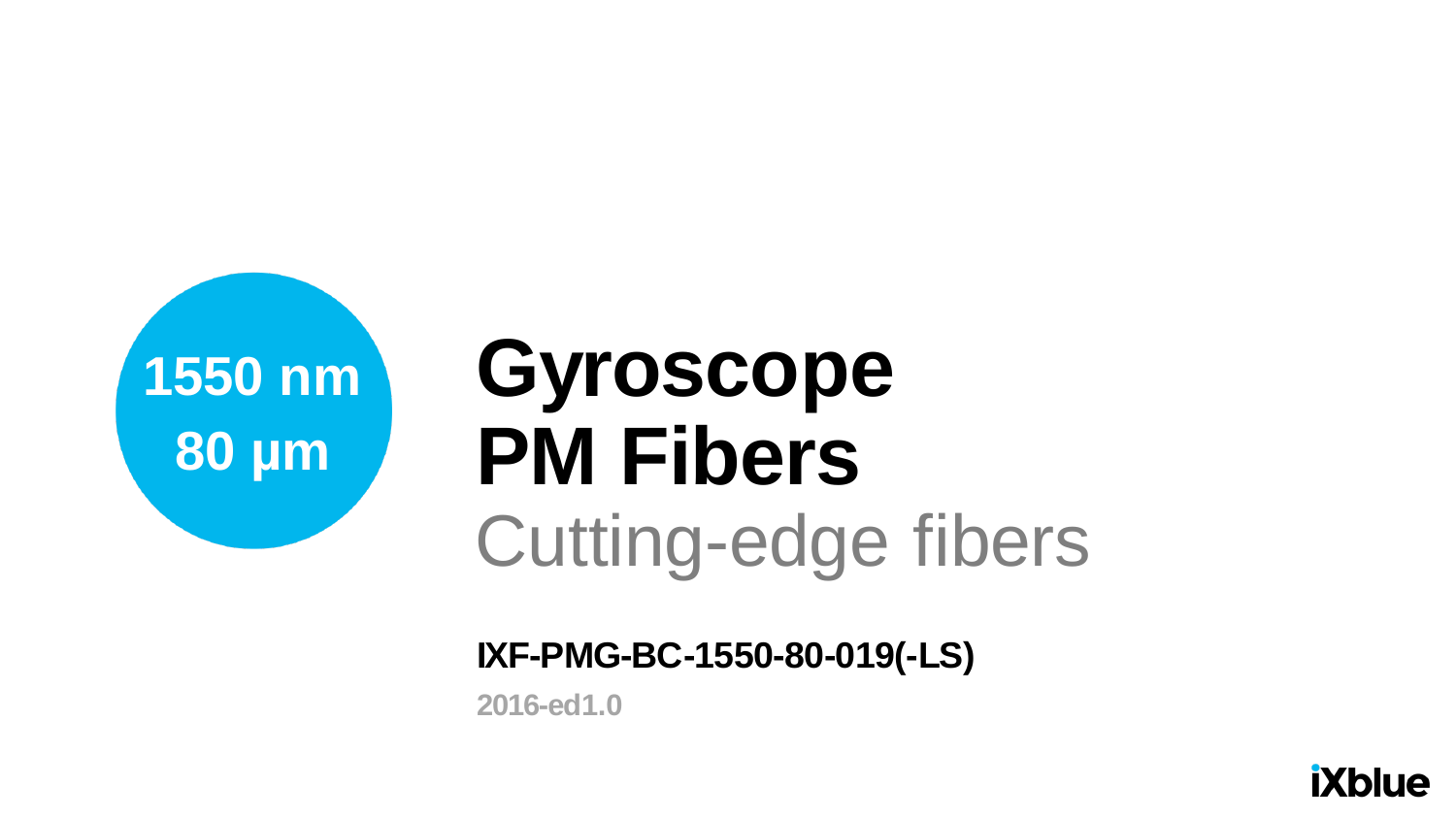**Overview** 



- Qualified by international inertial sensing manufacturers
- Tiger design

also known as elliptical clad design

• High throughput process

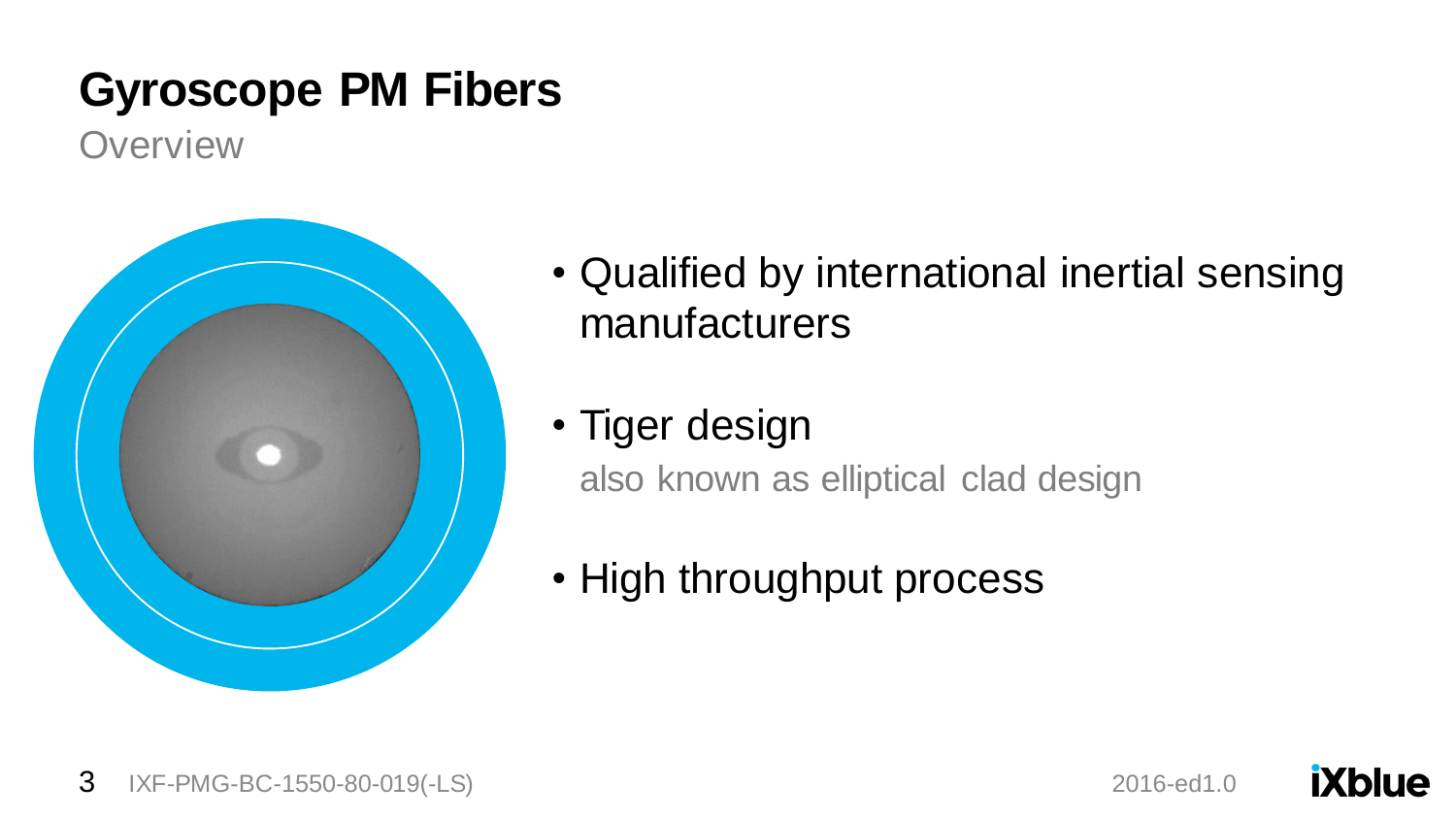**Overview** 



- High birefringence
- High polarization extinction ratio in coiled applications
- Low attenuation

typical value: 0.7 dB/km

• Bend insensitive

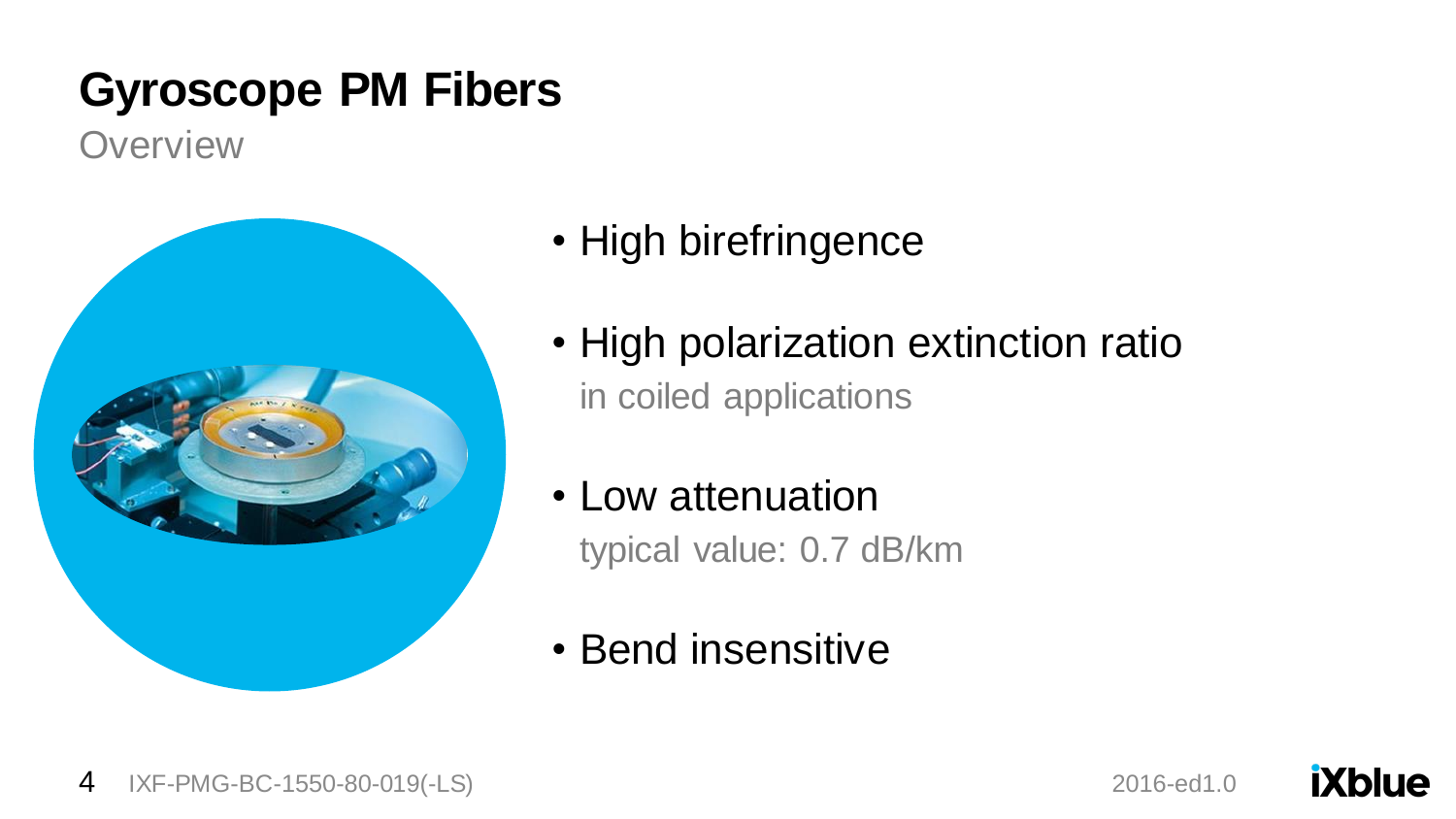**Overview** 



- Round core
- Fine alignment and splicing capability
- Zero twist
- High stability coating diameter along each batch and from batch to batch

**iXblue**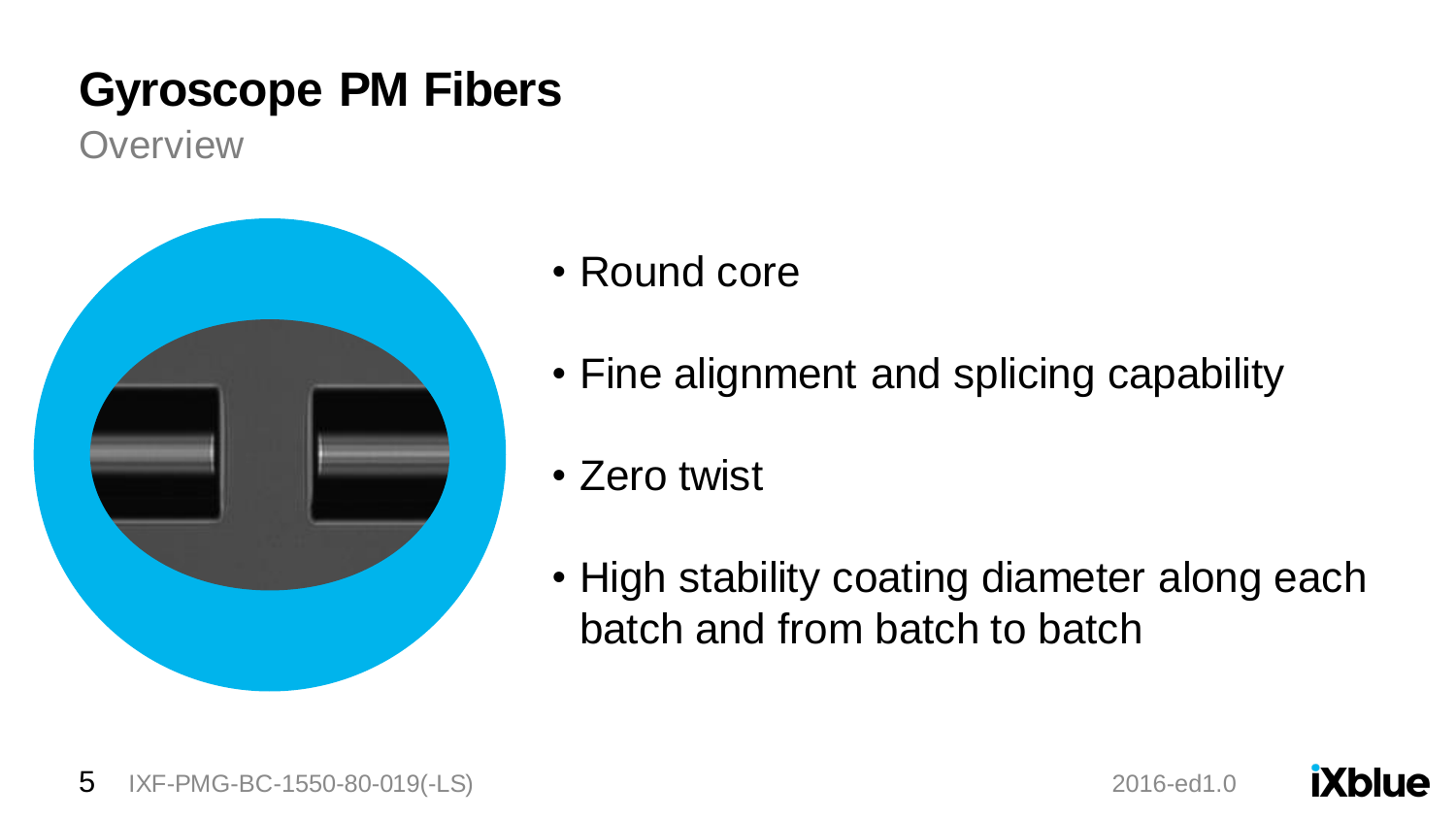Main specifications

Optical specifications

| <b>Product name</b>       | <b>Operating</b><br>wavelength<br>(nm) | <b>Cut-off</b><br>wavelength<br>(nm) | <b>Core</b><br><b>NA</b><br>± 0.01 | <b>MFD</b><br>@1550 nm<br>$(\mu m)$<br>± 0.5 | <b>Attenuation</b><br>@1550 nm<br>(dB/km) | <b>Beat length</b><br><b>@633 nm</b><br>(mm) | H-parameter<br>@1550 nm |
|---------------------------|----------------------------------------|--------------------------------------|------------------------------------|----------------------------------------------|-------------------------------------------|----------------------------------------------|-------------------------|
| IXF-PMG-BC-1550-80-019    | 1500 - 1600                            | < 1480                               | 0.19                               | 6.7                                          | < 1.4<br>(typical 0.7)                    | < 1.5                                        | $<$ 3.10 <sup>-5</sup>  |
| IXF-PMG-BC-1550-80-019-LS | 1500 - 1600                            | < 1480                               | 0.19                               | 6.7                                          | < 1.4<br>(typical 0.7)                    | < 1.5                                        | $<$ 3.10 <sup>-5</sup>  |

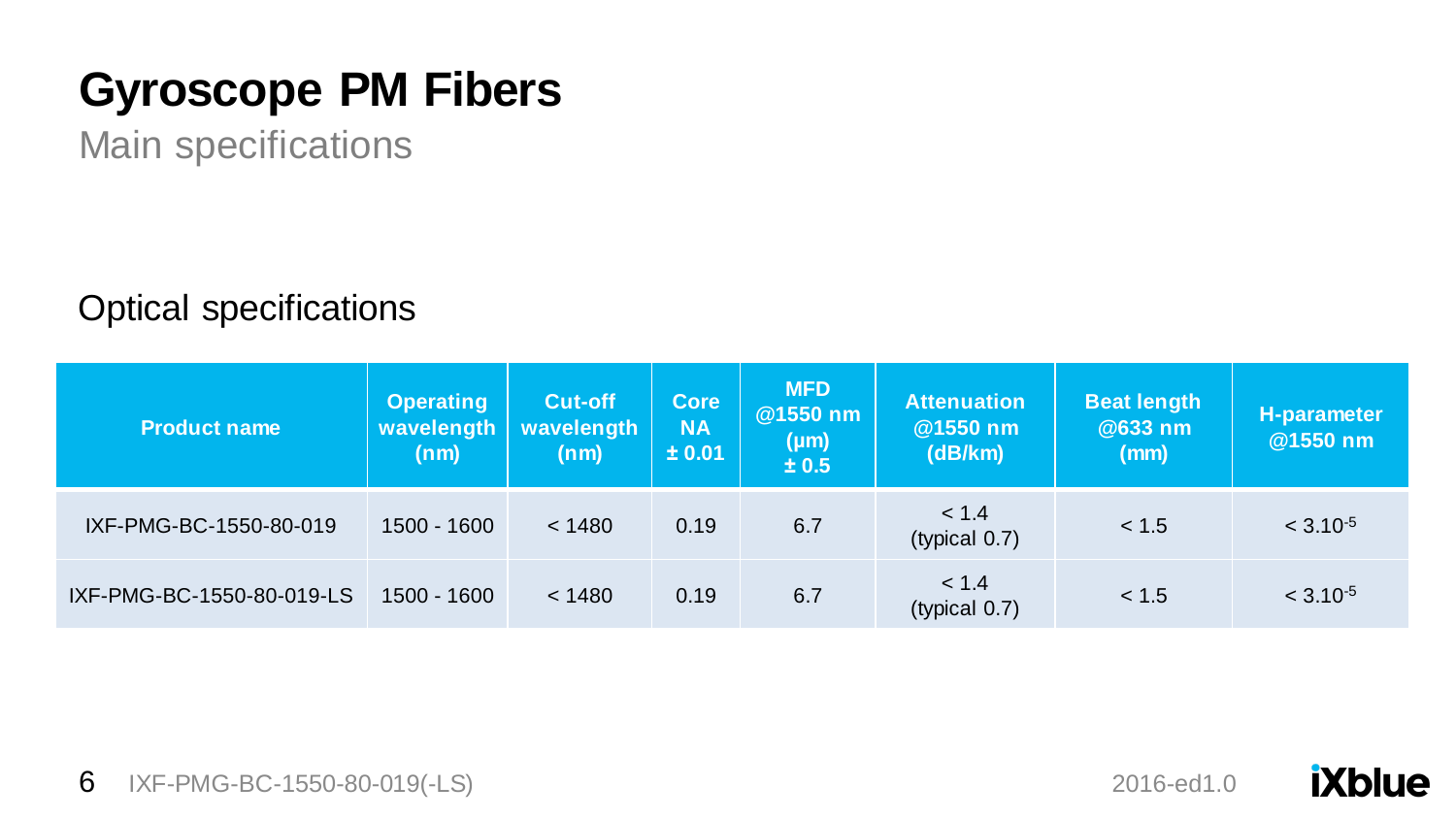Main specifications

#### Geometrical & mechanical specifications

| <b>Product name</b>       | <b>Cladding</b><br>diameter<br>(µm)<br>±1 | <b>Outer coating</b><br>diameter<br>(µm)<br>±2 | <b>Core-cladding</b><br>concentricity<br>(µm) | <b>Coating</b><br><b>Concentricity</b><br>(µm) | <b>Coating material</b> | <b>Proof test</b><br>level<br>(kpsi) |
|---------------------------|-------------------------------------------|------------------------------------------------|-----------------------------------------------|------------------------------------------------|-------------------------|--------------------------------------|
| IXF-PMG-BC-1550-80-019    | 80                                        | 170                                            | $<$ 1                                         | < 5                                            | UV cured, dual acrylate | 100                                  |
| IXF-PMG-BC-1550-80-019-LS | 80                                        | 128                                            | $\leq$ 1                                      | < 5                                            | UV cured, dual acrylate | 100                                  |